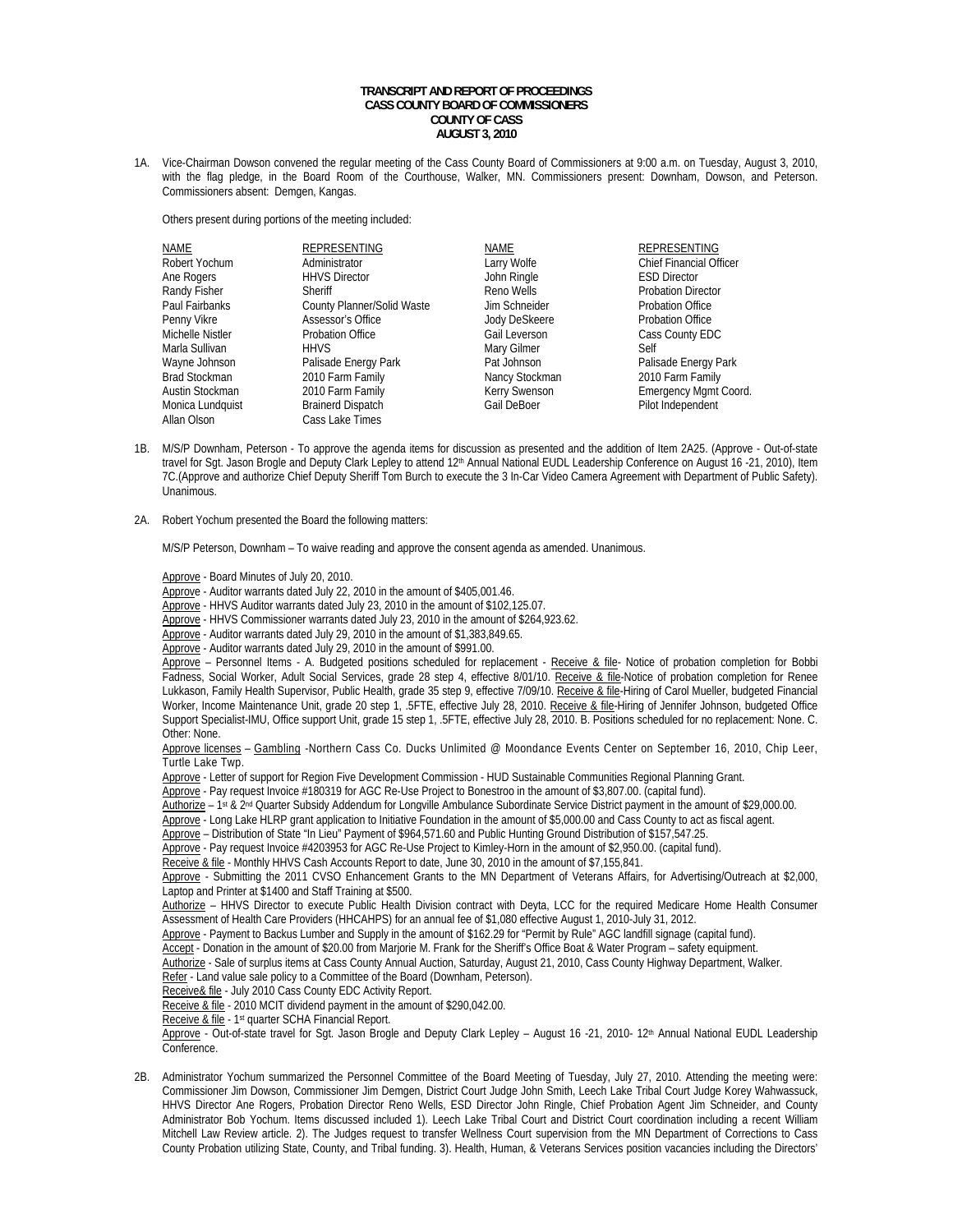upcoming retirement. 4). ESD staffing plan options – resource specialist opening. 5). Cass County HRA request for Cass County to pay meeting per diems. 6). Jail staffing plans - Crow Wing County contract status.

M/S/P Downham, Peterson – To approve the recommendation of the Personnel Committee of the Board to draft a memorandum of understanding regarding Wellness Court for discussion at a joint meeting with the Courts, Leech Lake Tribal Council and the Cass County Board of Commissioners. Unanimous.

Commissioner Downham offered Resolution No. 39-10 and moved its adoption, Commissioner Peterson seconded:

WHEREAS, Reno C. Wells is the Director of Probation for the County of Cass pursuant to appointment by the presiding Judge(s) of the Cass County District Court by Court Order for an indefinite term, which appointment shall continue during this new appointment pending further Order of the Court, and

WHEREAS, Ms. Ane Rogers has submitted her resignation dated July 6, 2010 effective January 21, 2011 to retire from the position of Director of Cass County Health, Human and Veteran Services, and

WHEREAS, the Cass County Board of Commissioners Personnel Committee has conferred with the Honorable John P. Smith on this appointment, and

WHEREAS, it is the intent of the parties that the total compensation package for Reno C. Wells, including all accrued benefits, remain in place through this position transition as though no change in position had occurred, so that Reno C. Wells loses no income or benefits due to this new appointment, and

WHEREAS, pursuant to the recommendation of the Cass County Board of Commissioners Personnel Committee,

NOW, THEREFORE, BE IT RESOLVED:

- 1. That Reno C. Wells is appointed as the Director of Health, Human and Veteran Services of Cass County effective January 1, 2011.<br>2. That in recognition of this appointment of Reno C. Wells and of his service to Cass Coun
- 2. That in recognition of this appointment of Reno C. Wells and of his service to Cass County as Director of Probation:
	- a. All time in service related benefits earned in his present position shall carry forth utilizing the initial employment date of July 1, 1979.
	- b. Existing retirement benefits for himself and his dependents are to continue for health and life insurance.
	- c. Existing retirement benefits for longevity payments, vacation leave and sick leave will carry forth and continue during the appointment period. It is agreed that Director Wells has the option to exempt himself from the County Health Care Savings Plan for Eligible Non-Union Employees during this appointment pursuant to MN State Retirement System Rules.
	- d. The salary grade range for the position shall be 46.
	- e. The step placement shall be 5, effective August 3, 2010.
	- f. The step placement shall be 6, effective January 01, 2011.
- 3. That this resolution is effective upon its adoption.

Resolution No. 39 -10 adopted by majority vote: Ayes: Downham, Dowson, Peterson. Nays: None. Absent: Demgen, Kangas.

M/S/P Downham, Peterson – To approve the recommendation from the Personnel Committee of the Board and ESD Director to decline filling the Resource Specialist at this time, and further to develop options and submit to the 2011 Cass County Citizen Budget Committee. Unanimous.

M/S/P Downham, Peterson – To approve the recommendation from the Personnel Committee of the Board that upon receipt of a written request for Cass County payment of HRA Board per diems that the same be referred to the 2011 Cass County Citizen Budget Committee. Unanimous.

- 3. Vice Chairman Dowson welcomed Brad, Nancy and Austin Stockman as the "2010 Cass County Farm Family" selected by the University of MN. County Administrator Yochum read the nomination submitted by the Cass County Extension Committee informing the Board that the Stockman's farm of 400 acres supplies feed for the 100 registered Holstein cows, Lufire, and beef cattle on their farm, The beef cattle are used as recipients for the flushed embryo's from high quality genetic Holstein cows. The Stockman Farm has been recognized with the Quality Milk Award, Progressive Genetic Award and the Top Producer Award. Mr. Yochum informed the Board and the Stockman's that the Cass County Extension Committee and the 4-H Program may provide signage acknowledging farm of the year designation. No action necessary.
- 4. HHVS Director Ane Rogers presented the Child Placement Costs for June 2010, in the amount of \$84,670.00.

M/S/P Peterson, Downham – To receive & file the Child Placement Costs for June 2010, in the amount of \$84,670.00. Unanimous.

4B. Director Rogers informed the Board that a local Review Team has completed their rating of qualified managed care organizations (MCOs) that provide health care to eligible Medical Assistance recipients (including Minnesota Senior Care Plus-MSC+), and Minnesota Care for eligible citizens of Cass County. The Review Team recommends adoption of Resolution No. 40-10 to award Blue Cross/Blue Shield , Medica and U-Care managed care contracts to provide health care to eligible Medical Assistance recipients (including Minnesota Senior Care Plus-MSC+) and Minnesota Care Populations.

Commissioner Peterson offered Resolution No. 40-10 and moved its adoption, Commissioner Downham seconded:

## Recommendation of Managed Care Organization

Whereas, the Minnesota Department of Human Services, through its Managed Care Development and Purchasing Division (the State), has received Proposals from qualified managed care organizations (MCOs) to provide prepaid health care to eligible Medical Assistance recipients (including Minnesota Senior Care Plus-MSC+), and Minnesota Care populations in Cass and Crow Wing counties; and

Whereas, a review team has been selected for Cass County in accordance with U.S. Code, title 42, sections 1396a(a)(4) and 1396u-2(d)(3), and Minnesota Statutes, section 256B.0914, and

Whereas, the results of the MCO reviews have been presented to the Cass County Board of Commissioners; and